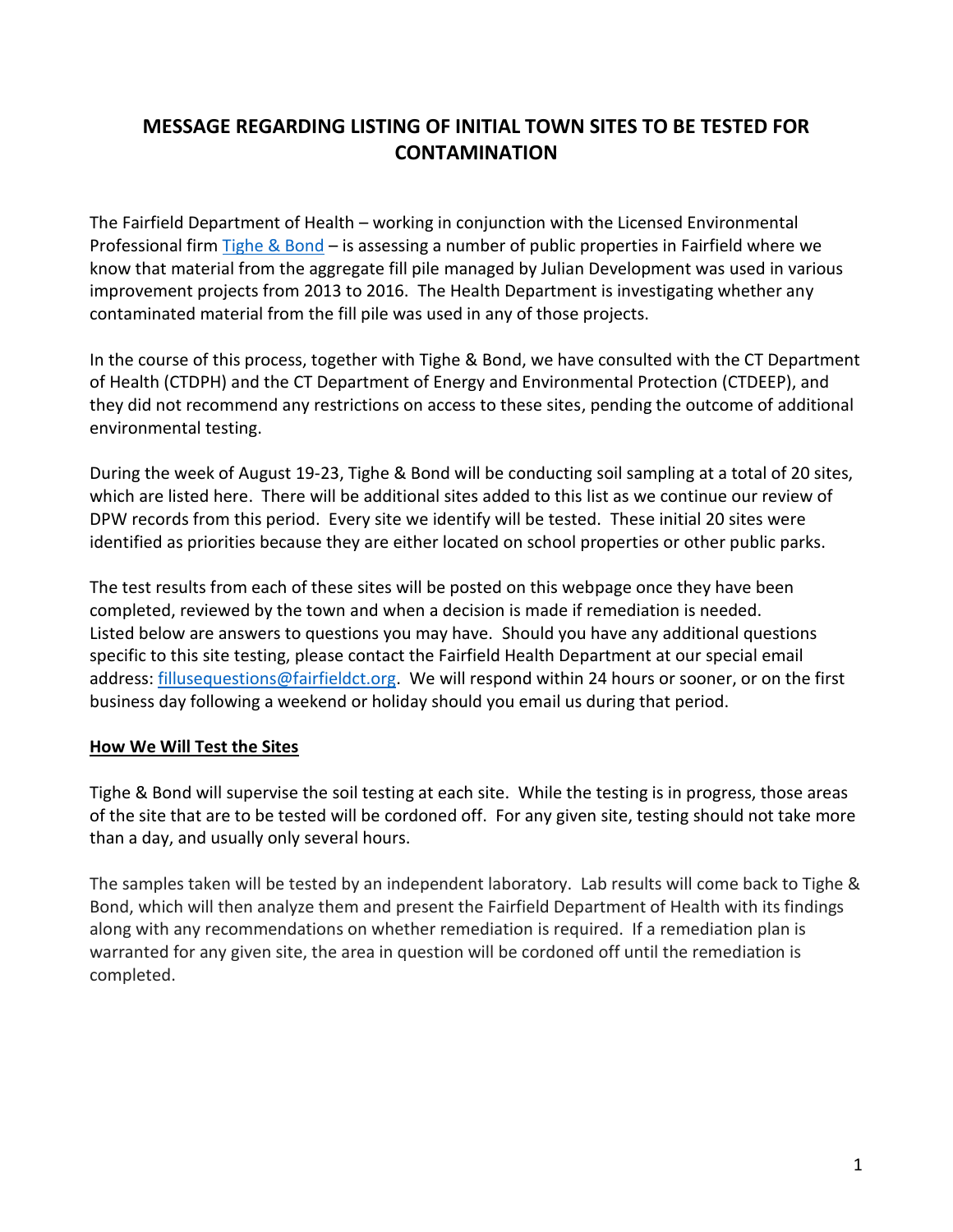

### **Answers to questions you may have**

### **1. How did you select and prioritize the sites to be tested?**

The first criteria for determining sites to inspect was to find out which sites received any fill from the aggregate pile during the period when Julian Development was managing the pile (May 2013- December 2016). We then prioritized the list in the following order:

- a) Any Schools with soccer fields that potentially received fill or topsoil from the fill pile through the typical maintenance of the field and any school construction project where fill or topsoil from the fill pile was potentially used.
- b) Any other sport field where fill or topsoil from the fill pile was used.
- c) Any other Town recreation areas where fill or topsoil from the fill pile was used.
- d) Any other sites in Town where fill or topsoil from the fill pile was used by volume of fill used.

While we are still reviewing records to identify other sites, we do know there are no other school or sports fields that received fill from the pile managed by Julian Development during the 2013- 2016 period

### **2. How did you rule out testing at other sites?**

We looked at the following questions to determine whether to rule out any sites:

- a) Whether the work done was outside of the time Julian Development was managing the aggregate pile (May 2013-December 2016).
- b) The work was done by a private contractor and the contractor confirmed it did not purchase materials from the aggregate pile.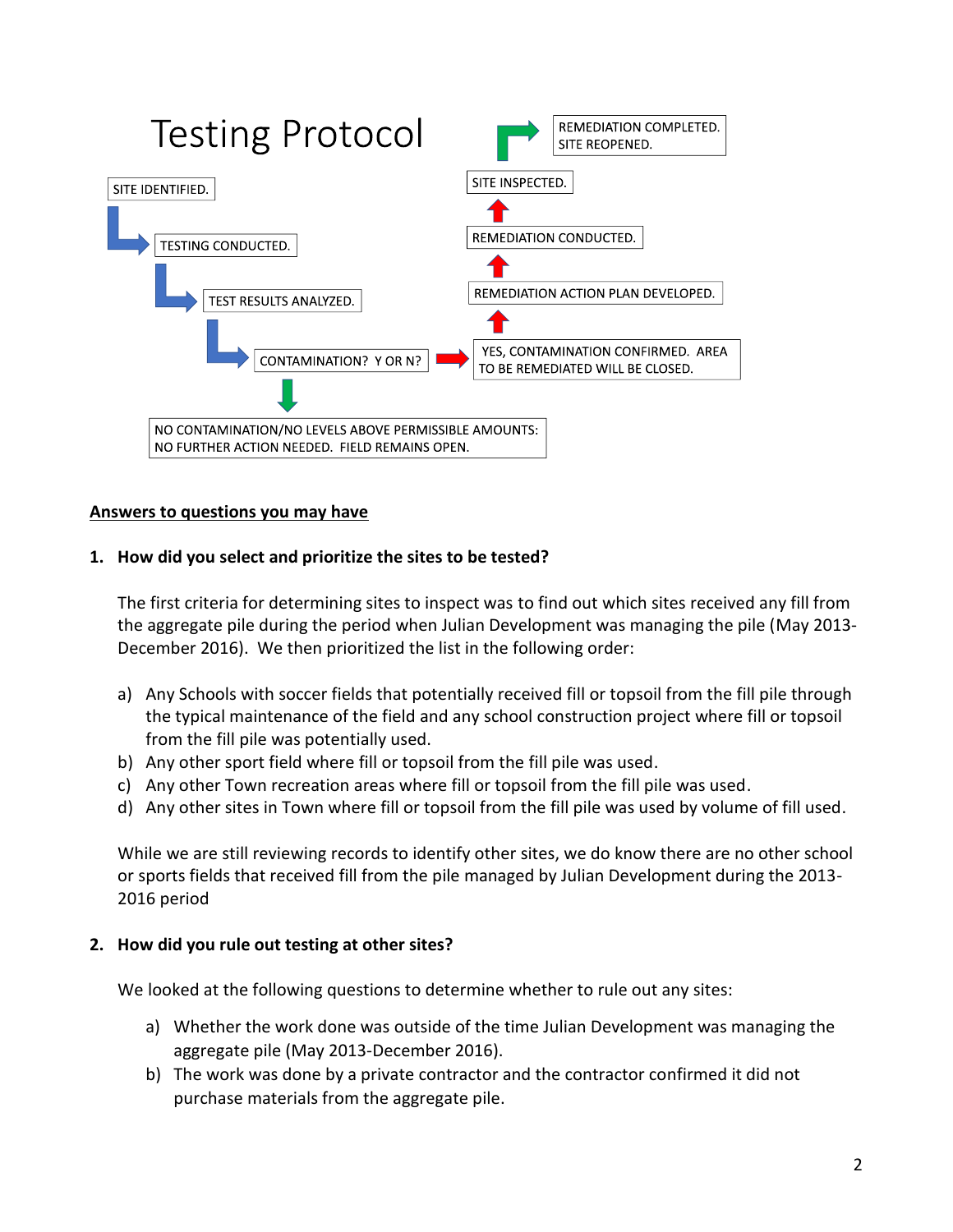c) The specific material purchased from Julian Development was a type of material that was kept separate from the aggregate pile and was not intermingled with fill from the pile.

### **3. In what order will they be tested?**

All of these priority sites will be tested during the week of August 19-23, weather permitting.

### **4. Do you know precisely how many other sites need to be tested?**

We are reviewing three years of records of hundreds of projects from the Department of Public Works to determine which of those projects received fill from the pile managed by Julian Development, or from other sources. But there are no other sports fields or school grounds that require testing beyond what is on this initial list.

### **5. When will** *ALL* **the site testing be completed?**

For any given site, we expect to have results back within 48 hours. Once we complete our inventory of all sites to be tested, we expect that testing will be completed in less than a month.

### **6. Will you close the sites until all the testing is completed?**

During the testing itself, the areas to be tested will be cordoned off. Once it is determined if remediation is needed, we will restrict access to any specific area requiring remediation until that work is completed. It is not necessary to close an entire park, for example, if only a small area requires remediation. For sports fields, however, we will restrict access until the work is completed.

# **7. What will you do if any contaminants or hazardous waste is found on a site?**

Once we have the test results on any given site, and a decision is made to remediate, we will close access to the specific area to be remediated, develop a remediation action plan based on recommendations from Tighe & Bond, and then carry out the remediation. The area to be remediated will be restricted until the work is completed and the site inspected.

# **8. Is it safe for my children to use the school playgrounds and school fields once they return to school?**

There are no school playgrounds on the list of sites to be inspected. (There is an area near the Sandcastle Playground by Jennings Beach where fill was used, so we will be testing at that area, but not the playground itself.)

Any school sports fields that are to be inspected will be restricted if tests determine remediation is required. Otherwise, the sports fields are safe to use. We will keep this webpage updated on the status of each of these sites. The Fairfield Health Department is coordinating with the public schools on this work, and parents may also check with their child's school principal with any questions on specific school grounds.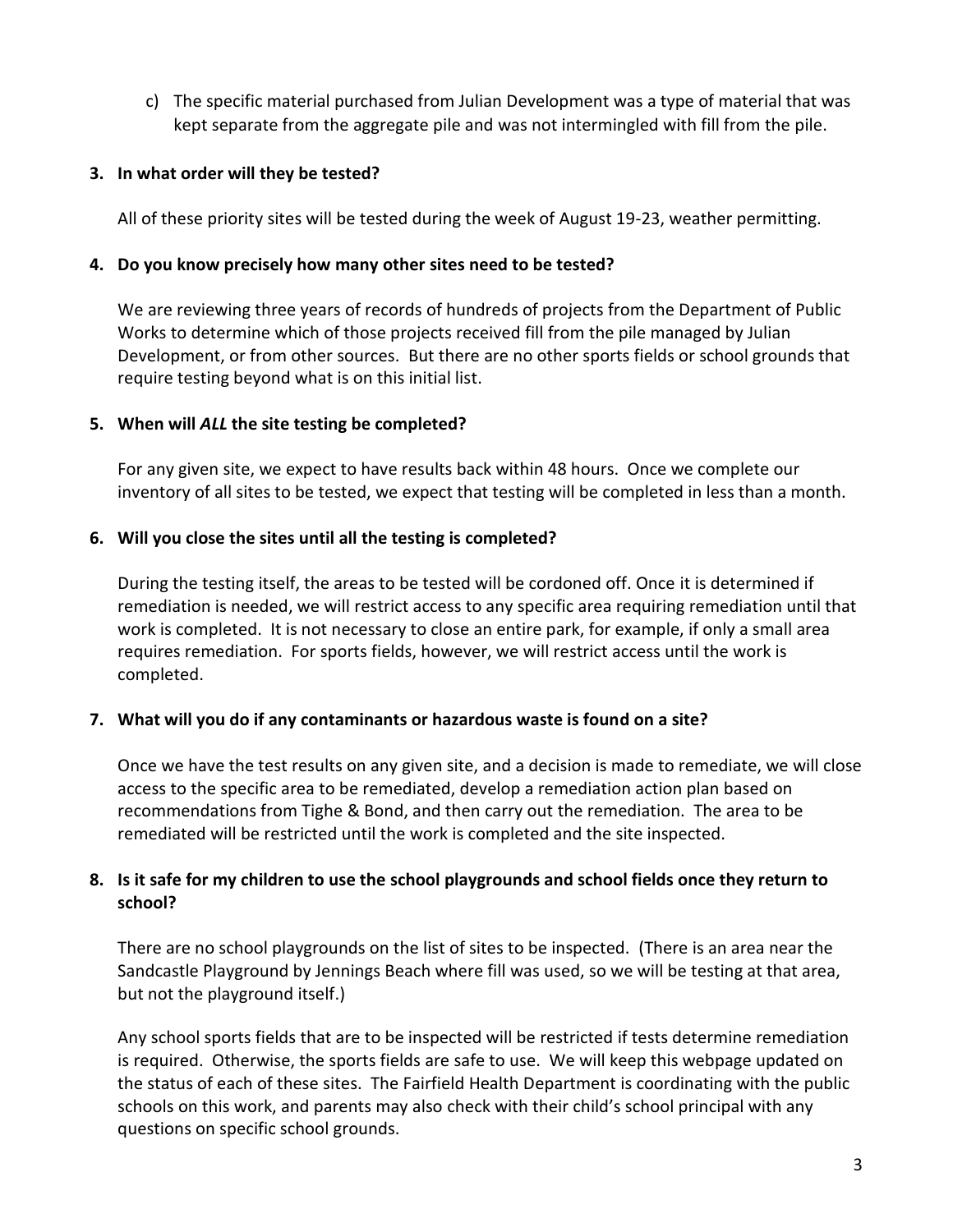### **9. I see some schools on this list, but not all. Why is that?**

Not all school properties received fill from the aggregate pile managed by Julian Development during 2013-2016.

### **10. How much will this work cost the town?**

Public safety and the safety of our parks, ballfields, school grounds etc. is paramount. The town will not compromise on this. If the Town determines it needs to pursue additional damages against Julian Development, we will do so.

# **11. There are many walking paths in parks and open spaces throughout the town, covered with cinders. Should I avoid those paths?**

If you do not see a specific site on this list, there are no restrictions to its use.

# **12. My son/daughter plays Fairfield Youth Football. Should we be concerned about practicing and playing on the Sullivan fields?**

Children can continue to use these fields, pending the outcome of the testing. In the course of this process, together with Tighe & Bond, we have consulted with the CT Department of Health (CTDPH) and the CT Department of Energy and Environmental Protection (CTDEEP), and they did not recommend any restrictions on access to these sites, pending the outcome of the additional environmental testing.

We have been in touch with Fairfield Youth Football and provided them with this guidance. During the period when the testing will occur, we will cordon off those areas to be tested and this may affect field use on that given day. Similarly, should we determine that some remediation is needed, we will restrict access to that particular field until the work is completed.

# **13. My son/daughter plays soccer for Fairfield United. Will this testing affect the FUSA tournament, practices and other matches?**

Children can continue to use these fields pending the outcome of the testing. In the course of this process, together with Tighe & Bond, we have consulted with the CT Department of Health (CTDPH) and the CT Department of Energy and Environmental Protection (CTDEEP), and they did not recommend any restrictions on access to these sites, pending the outcome of the additional environmental testing.

We have been in touch with FUSA and provided them with this guidance. During the period when the testing will occur, we will cordon off those areas to be tested and this may affect field use on